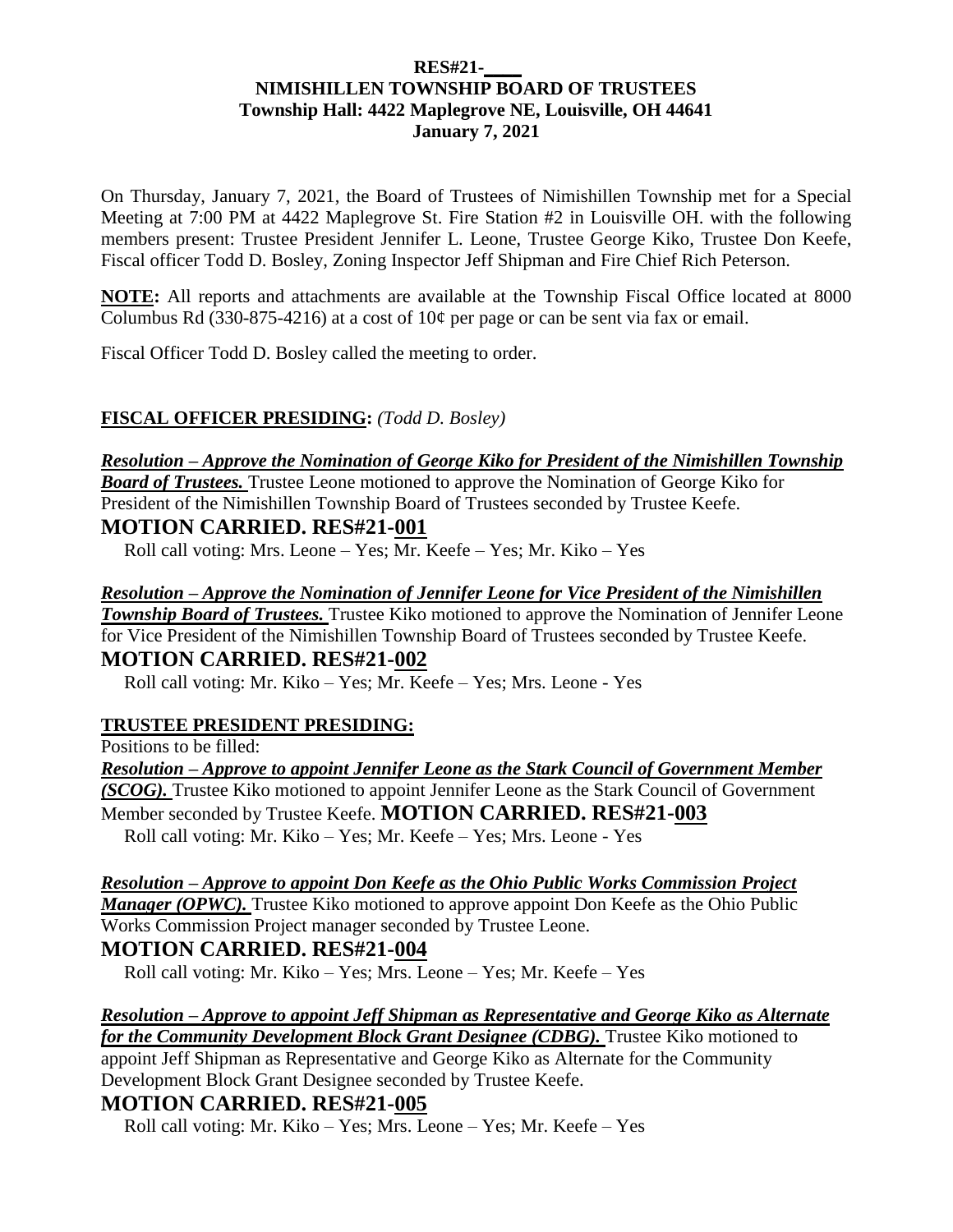*Trustees Minutes – 2021- January 7 (Cont.*

*Resolution – Approve to appoint Don Keefe and Jeff Shipman as Representatives and Jennifer Leone as Alternate to the Regional Planning Commission (RPC).* Trustee Kiko motioned to appoint Don Keefe and Jeff Shipman as Representatives and Jennifer Leone as Alternate to the Regional Planning Commission seconded by Trustee Keefe.

**MOTION CARRIED. RES#21-006** 

Roll call voting: Mr. Kiko – Yes; Mrs. Leone – Yes; Mr. Keefe – Yes

*Resolution – Approve to appoint George Kiko and Jennifer Leone as Representatives to the Tax Incentive Review Council.* Trustee Kiko motioned to appoint George Kiko and Jennifer Leone as Representatives to the Tax Incentive Review Council seconded by Trustee Keefe. **MOTION CARRIED. RES#21-007** 

Roll call voting: Mr. Kiko – Yes; Mrs. Leone – Yes; Mr. Keefe – Yes

Louisville City Schools Safety Committee- No Appointment, No Action

#### *Resolution – Approve to pay for Elected Officials, Employees and Zoning Board to attend the*

*annual Regional Planning dinner in March.* Trustee Kiko motioned to approve to pay for Elected Officials, Employees and Zoning board to attend the annual Regional Planning dinner in March seconded by Trustee Keefe. **MOTION CARRIED. RES#21-008** 

Roll call voting: Mr. Kiko – Yes; Mrs. Leone – Yes; Mr. Keefe – Yes

*Resolution – Approve to set date and time for Board of Trustees meetings for the 2nd & 4th Thursday of each month at 7PM.* Trustee Kiko motioned to set date and time for Board of Trustees meetings for the  $2<sup>nd</sup>$  & 4<sup>th</sup> Thursday of each month at 7PM seconded by Trustee Keefe. **MOTION CARRIED. RES#21-009** 

Roll call voting: Mr. Kiko – Yes; Mrs. Leone – Yes; Mr. Keefe – Yes

# *Resolution – Approve to authorize the Fiscal Officer to "transfer within a Fund" (allow for minor budgetary adjustments and issuing PO's between meetings).* Trustee Kiko motioned to authorize the Fiscal Officer to transfer within a Fund and allow for minor budgetary adjustments and issuing PO's between meetings seconded by Trustee Keefe.

# **MOTION CARRED. RES#21-010**

Roll call voting: Mr. Keefe – Yes; Mrs. Leone – Yes; Mr. Kiko – Yes

**Executive Session: Personnel Matters** 

*Resolution – Enter into executive session from this special meeting as authorized under O.R.C. 121.22 (G) (1) Personnel Matters to consider appointment, employment, dismissal, discipline, promotion, demotion or compensation of a public employee.* Trustee Kiko motioned to enter executive session from this special meeting to consider appointment, employment, dismissal, discipline, promotion, demotion or compensation of a public employee seconded by Trustee Keefe. **MOTION CARRIED. RES#21-011** 

Roll call voting: Mrs. Leone – Yes; Mr. Keefe – Yes; Mr. Kiko – Yes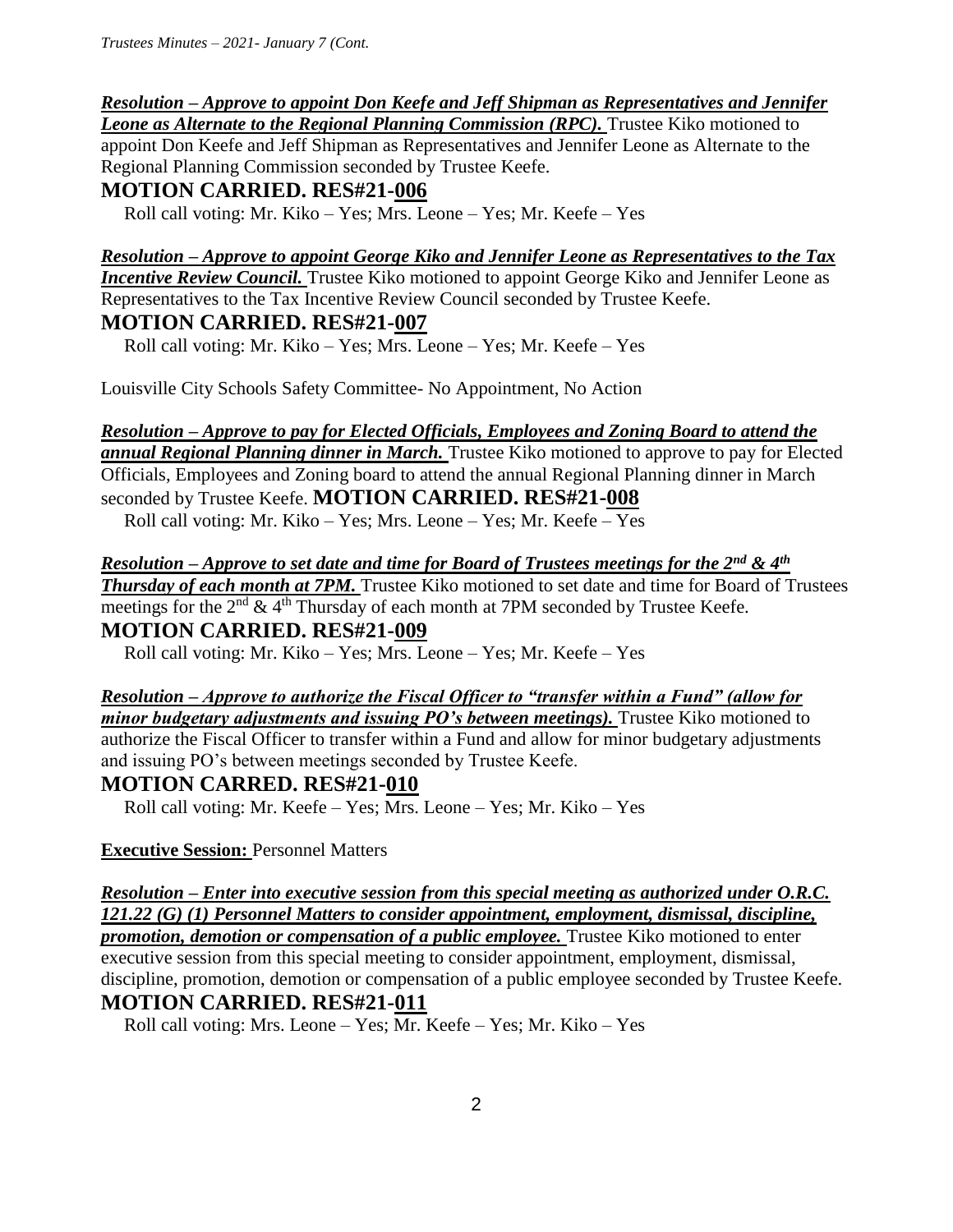*Resolution – Return from executive session and resume the regular meeting. Trustee Kiko* motioned to return from executive session and resume the regular meeting seconded by Trustee Keefe. **MOTION CARRIED. RES#21-012** 

Roll call voting: Mr. Kiko – Yes; Mr. Keefe – Yes; Mrs. Leone - Yes

*Resolution – Approve to set salary and hourly wages by title per the attached sheet.* Trustee Kiko motioned to approve to set salary and hourly wages by title per the attached sheet seconded by Trustee Keefe. **MOTION CARRIED. RES#21-013**

Roll call voting: Mr. Kiko – Yes; Mrs. Leone – Yes; Mr. Keefe – Yes

*Resolution – Approve to cancel the November 25, 2021 meeting due to Thanksgiving and the*  **December 23, 2021 meeting due to Christmas.** Trustee Kiko motioned to cancel the November 25, 2021 meeting due to Thanksgiving and the December 23, 2021 meeting due to Christmas seconded by Trustee Keefe. **MOTION CARRIED. RES#21-014** Roll call voting: Mrs. Leone – Yes; Mr. Keefe – Yes; Mr. Kiko - Yes

*Approve to switch the Holiday on Monday, October 11, 2021 (Columbus Day) to Friday, November 26, 2021 for the Township Administrative Office staff.* No Action Taken

*Resolution – Approve to close the compost area as of January 16, 2021.* Trustee Kiko motioned to approve to close the compost area as of January 16, 2021 seconded by Trustee Keefe. **MOTION CARRIED. RES#21-015**

Roll call voting: Mrs. Leone – yes; Mr. Kiko – Yes; Mr. Keefe – Yes

*Resolution – Approve the purchase of the Jenny ELHW1030 Washer from GM Electric Inc., Canton Ohio 44706 using Cares Act Money in amount of \$2550.00.* Trustee Kiko motioned to approve the purchase of the Jenny ELHW1030 washer from GE Electric Inc. in amount of \$2550.00 seconded by Trustee Keefe. **MOTION CARRIED. RES#21-016** Roll call voting: Mrs. Leone – Yes; Mr. Kiko – Yes; Mr. Keefe – Yes

*Resolution – Approve to reappoint Brent Hunter and Herb Klebaum to the Zoning Commission.*  Trustee Kiko motioned to reappoint Brent Hunter and Herb Klebaum to the Zoning Commission seconded by Trustee Keefe. **MOTION CARRIED. RES#21-017**  Roll call voting: Mr. Kiko – Yes; Mrs. Leone – Yes; Mr. Keefe – Yes

*Resolution – Adjourn Meeting.* Trustee Kiko motioned to adjourn meeting seconded by Trustee Keefe. **MOTION CARRIED. RES#21-018** 

Roll call voting: Mr. Kiko – Yes; Mrs. Leone – Yes; Mr. Keefe - Yes